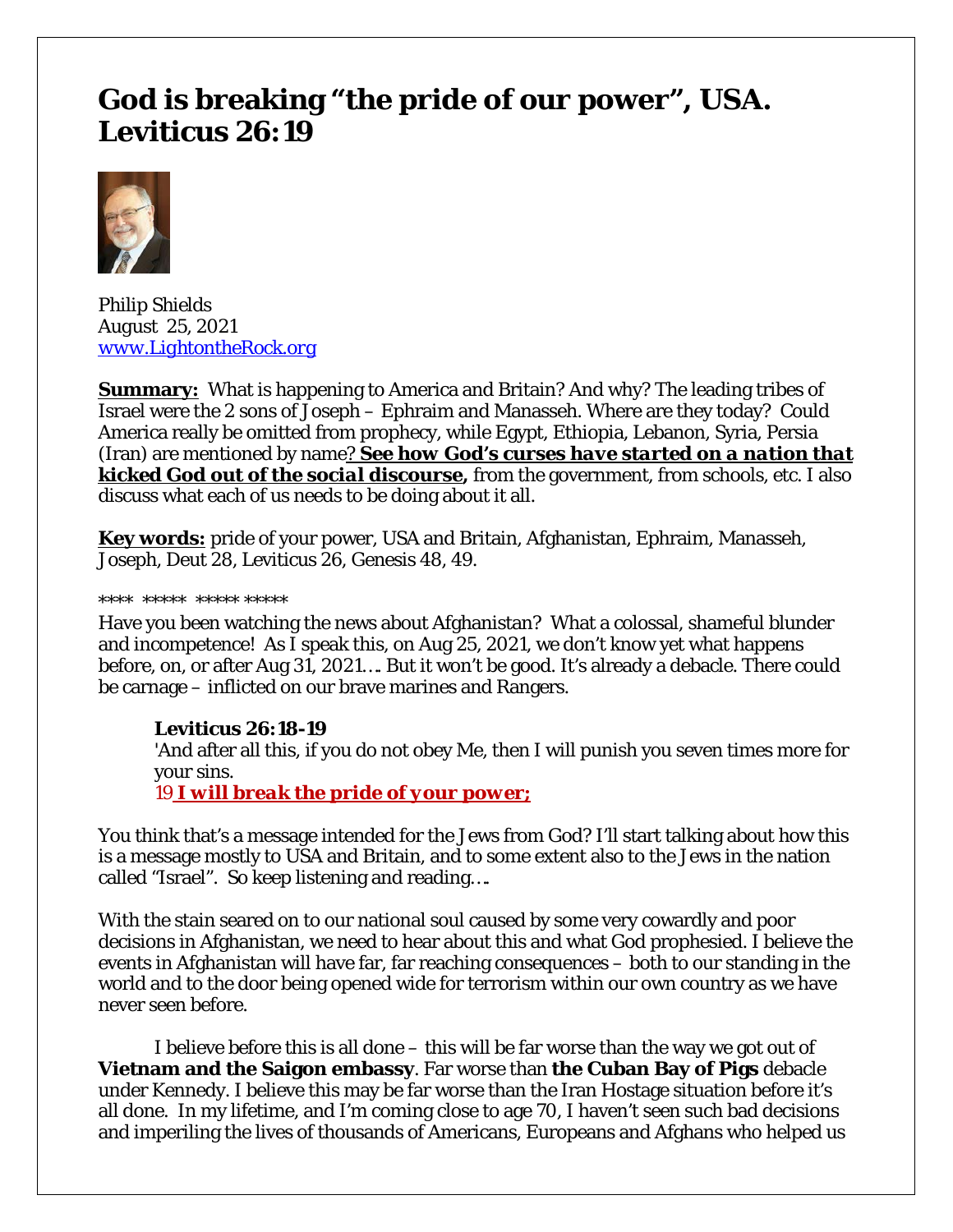the past 20 years. By the way, 50,000 Afghan soldiers have died in the past 20 years, fighting for their country.

And how about our open southern border? If MS13 gang members can come in Biden's open door on our southern border, **so can Al Qaeda or ISIS or anyone**. **So we'll talk about that today – because I think you and I have some things to be getting in order in our lives and get prepared for some very rough days and years ahead of us.** 

## **(NOTE: there's much more commentary and explanation in the audio than I could not include in this written portion)**

Our allies are heaping scorn on America right now. **I believe NATO and EUROPE will turn against America, build up their own armies, make their own decisions,** and eventually cast-off America and be part of its total destruction someday. Yes, that's what I said. Prophecy in the Bible indicates the collapse of USA and Britain in the last days –but they're under Biblical names.

Surely our powerful allies in Europe must be wondering what President Biden would do if China attacks Taiwan – which I believe they will do, probably sooner now than they had thought. If we can't stand up to a rag-tag bunch of thugs – the Taliban – how will he stand up to Russia or China, or Iran or North Korea? President Biden is risk averse, so the rest of his presidency as far as China, Russia, Europe etc. are concerned could be troubling.

Realize we gave the Taliban \$85 BILLION dollars' worth of war gear. I heard – if the number is correct, 600,000 rifles (AR-15) and ammo, and mortars, missiles, helicopters, our own armored vehicles … oh my word… what have we done?

## **SO – was this foretold in the Bible? In a general way, YES. But you have to see where America and Britain and much of Europe figure in.**

America and Britain and Europe and more – are all mentioned in the Bible. They're just under old names. In fact, much is said about America and other leading nations.

**I believe the House of Israel is America and Britain** – **through the sons of Joseph**, as I'll explain more in a few minutes. We have been leading and riding Europe for the past 76 years, but I believe within the coming 7-9 years, you'll see them reject us and Europe will no longer trust us and may even have a big hand in destroying America and Britain.

Here's the back story to how America is mentioned in the Bible.

*Israel – originally called Jacob, the son of Isaac – had 12 sons who became 12 tribes in one kingdom of Israel under Saul, then David, then Solomon. But in the reign of Solomon's son -Rehoboam – the northern 10 tribes headed by Ephraim, one of Joseph's 2 sons – rebelled and became the House of Israel. Judah and Levi and Benjamin formed the southern kingdom of House of Judah.* The house of Israel often fought against the House of Judah. Most Christians don't seem to know this.

I've even heard people say, "Abraham was a Jew". What nonsense. Jews are from the tribe of Judah, or tribe of Judah more broadly. Abraham was Judah's great-grandfather!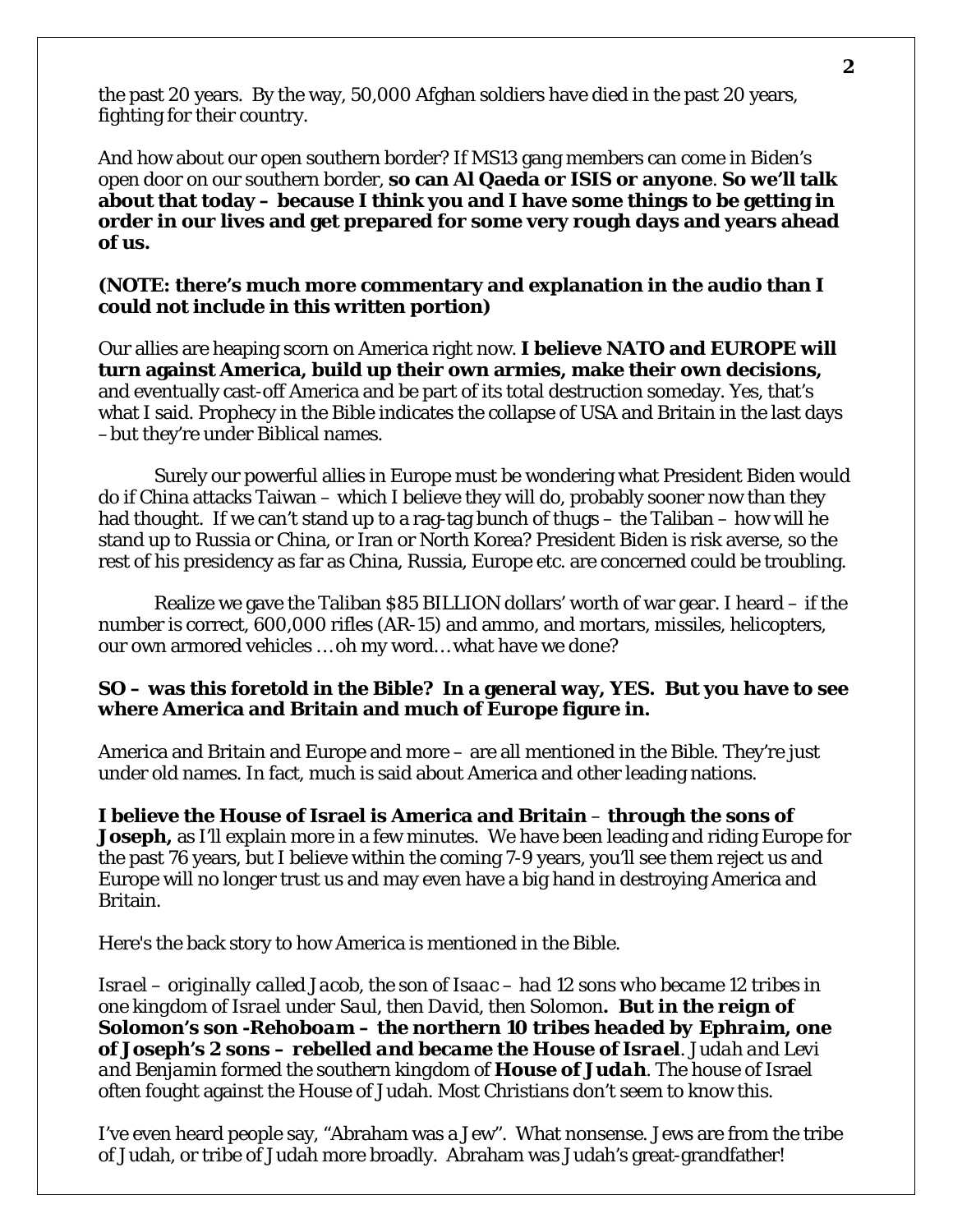Over time, the house of Israel – the northern 10 tribes – were taken into slavery and captivity as punishment by God for their sins in 721-718 BC by the Assyrians. Because they didn't keep their signs of their identity given by God – especially having the true God as their God, and the sign of the 7th day sabbath and the sign of circumcision – they seem to have been lost to history. *They're not lost. They moved on – finally settling into Northwestern Europe and Americas.* 

*If you wish to learn more about this, try to find the books by Steven M. Collins that go in depth. <https://stevenmcollins.com/>*

*Get his book "The 'Lost' Ten Tribes of Israel…Found"* 

**Then about 115 years+ (roughly) after House of Israel's (northern 10 tribes) captivity to Assyria, then** the house of Judah was also taken into captivity and slavery to BABYLON. But they came back to the land of Judah/Israel 70 years later and did not lose their identity and kept their identifying signs. Remember all Jews are Israelites, but not all Israelites are Jews! (North Carolinians are Americans, but not all Americans are from N Caroline).

But yes, the descendants of the so-called "lost 10 tribes of Israel" – are very present with us. Let me read Genesis 49:1-2, when Jacob – renamed Israel by God – said his 12 sons would have a presence in the last days, so that means – they must be around on the world stage.

**Genesis 49:1-2 "***And Jacob called his sons and said*, "Gather together, *that I may tell you what shall befall you in the LAST DAYS.* Gather together and hear, you sons of Jacob and listen to Israel your father."

That verse 1 – "what shall befall you in the LAST DAYS" should tell us there are around on the world scene. It's inconceivable that the Bible would mention Ethiopia, Egypt, Syria, Lebanon, Iran (Persia) and many others by name – but somehow not mention the USA, Britain, Russia, Germany, China and more? Oh no, all of those are in the Bible, but just under different names. I will give sermons on this in the coming months.

Anyway, in the rest of Gen 49, Israel/Jacob explains what will befall his sons in the LAST DAYS – and that includes most of the northwestern European countries like Britain, France, Belgium, Netherlands, Luxembourg, Sweden, Norway, Finland, Denmark, Ireland, Switzerland – and USA. But not Germany, not Poland, not Greece, not Italy or Spain.

**Genesis 49:22-26 is all about Israel's son-- Joseph.** Read it for yourself please. That is speaking of USA and Britain.

The greatest of Israel's 12 sons became Joseph – whose 2 sons Ephraim and Manasseh – who were considered co-equal to their uncles, equal tribes. I'll read it in a minute.

**Let me just say that NO nation could possibly be Joseph and his 2 sons Ephraim and Manasseh – except USA and Britain**, and closely-related countries like Canada, Australia, and New Zealand. They were to be GREAT – the greatest – in the end time, *until the time came when God himself would make them drop like a rock because they have rejected God and his laws and his Way*.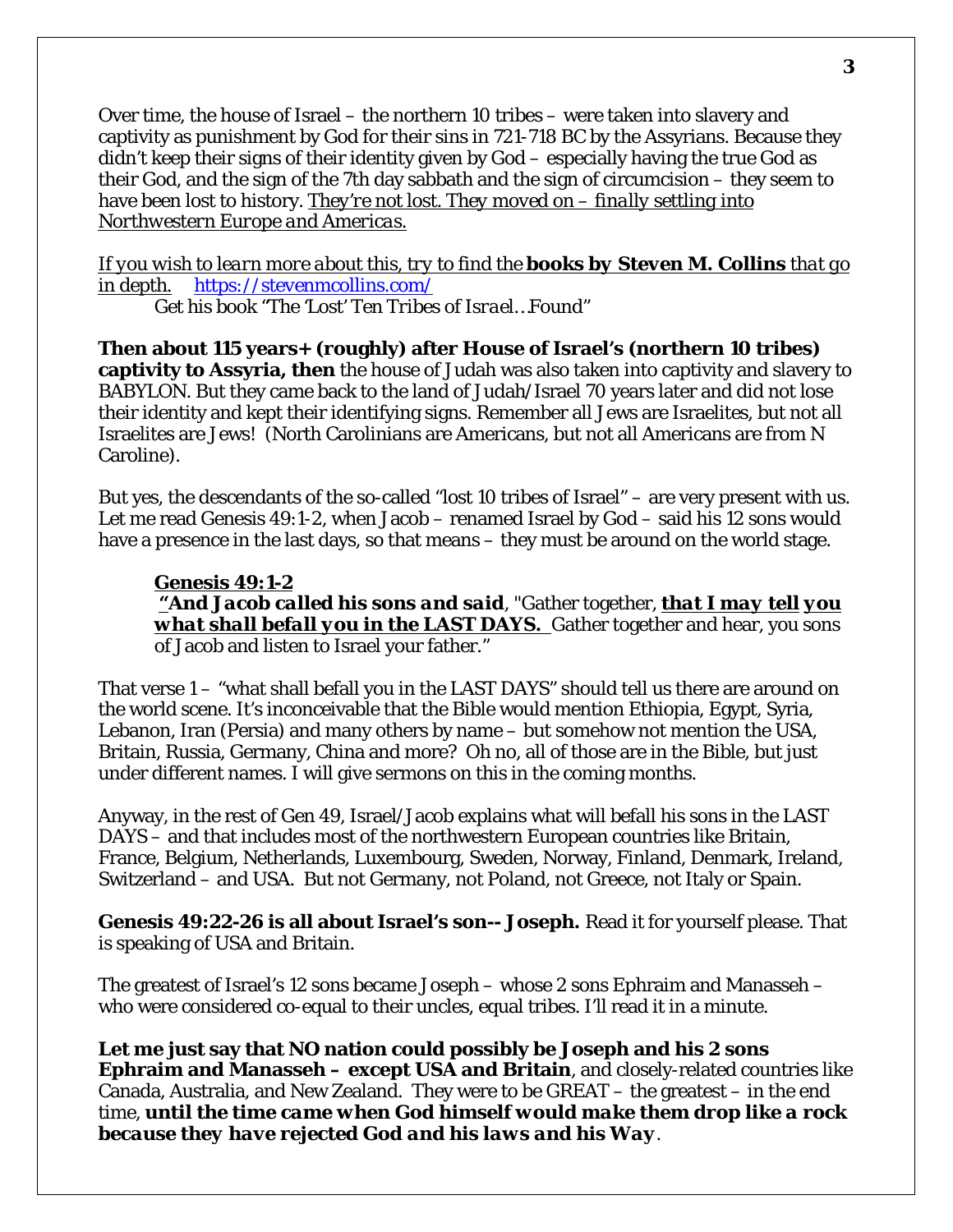Just read **Deuteronomy 28 and Leviticus 26** to understand that God gives us blessings if we are predominantly a God-fearing people, and he sends disastrous curses when we are not. America did start that way, with its 13 states or colonies – though those colonies also had some serious problems.

But America and the others I've mentioned, have kicked God out of the social discourse. He's been removed from our schools, our government, the public arena – and then we wonder WHY God is "allowing" so much trouble? Are you kidding me? God is not just being a Gentleman and giving us our way – he's angry. And he's sending the curses now.

## **And the curses have just started.**

**One of the things God Most High says, among many curses, is that we will lose the pride of our power.** That means we are known for our power but can't use it and become the laughing stock of the world.

## **But let me show you what happened when Israel (Jacob) talked to his grandsons by Joseph. First, Joseph – was #2 in command in Egypt at the time and brought his 2 sons to his father Israel.**

And note that the name "Israel" was not given to Judah – but to the son Joseph via Joseph's 2 sons Ephraim and Manasseh, by Israel (Jacob) himself. Let's read the verses now, as a foundation, so I can hopefully later this year, explain **how Joseph – the favorite son of Jacob/Israel – took on the name "Israel" especially through his younger son Ephraim, which headed up the** House of Israel when they rebelled against Solomon's son. Ephraim was Joseph's younger son. Now look what God says through Israel/Jacob.

## **Genesis 48:1-5**

Now it came to pass after these things that Joseph was told, "Indeed your father is sick"; and he took with him his two sons, Manasseh, and Ephraim. 2 And Jacob was told, "Look, your son Joseph is coming to you"; and Israel strengthened himself and sat up on the bed.

3 Then Jacob said to Joseph: "God Almighty appeared to me at Luz in the land of Canaan and blessed me, 4 and said to me, 'Behold, I will make you fruitful and multiply you, and I will make of you a multitude of people, and give this land to your descendants after you as an everlasting possession.' 5 **And now your two sons, Ephraim and Manasseh, who were born to you in the land of Egypt before I came to you in Egypt, are mine; as Reuben and Simeon, they shall be mine**.

#### **Genesis 48:12-16**

12 So Joseph brought them from beside his knees, and he bowed down with his face to the earth. 13 And Joseph took them both, Ephraim with his right hand toward Israel's left hand, and Manasseh with his left hand toward Israel's right hand and brought them near him.

14 Then Israel stretched out his right hand and laid it on Ephraim's head, who was the younger, and his left hand on Manasseh's head, guiding his hands knowingly, for Manasseh was the firstborn. 15 And he blessed Joseph, and said: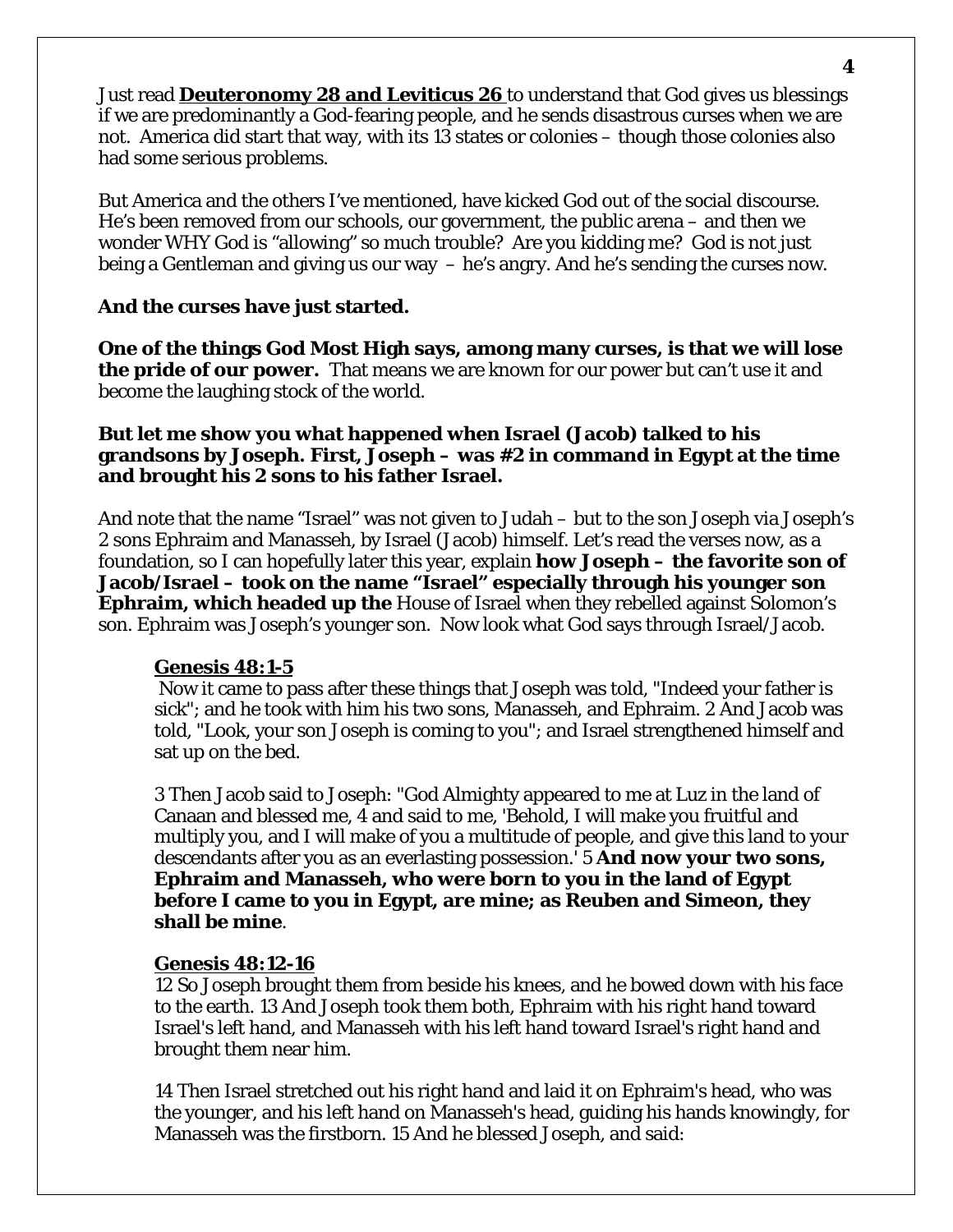"God, before whom my fathers Abraham and Isaac walked, The God who has fed me all my life long to this day, 16 The Angel who has redeemed me from all evil, **Bless the lads; LET MY NAME (Israel) be named upon THEM, And the name of my fathers Abraham and Isaac; And let them grow into a multitude in the midst of the earth**."

What I will end with now will take time to happen completely – but in just a few short months and years*. America will not permanently recover from this ignominy in Afghanistan – or if it does "recover", it will be illusory and not last long.*

**But just keep in mind, after Solomon's death – the 12 tribes of Israel became 2 kingdoms.** The northern Kingdom of Israel – 10 tribes dominated by Ephraim (Joseph's son) -- and the southern Kingdom of Judah – led by Judah, Levi. These 2 kingdoms often were at war with one another – when Israel (northern 10) fought Judah – the Jews – the southern Kingdom.

## **More on that in a future sermon. The pride of our power is GONE. We're taking commands from the Taliban now in Kabul. How shameful, how humiliating. This is part of God's punishment on America for our sins.**

Right now no nation has the wealth, military resources and capability, and power more than the USA. Add Britain and Canada, Australia, New Zealand to that – and we could look with "pride" on our navy, air force, aircraft carriers, our weaponry, our strength, world dominance, and more. The pride in that power is plummeting.

*That pride – starting now – will be forever broken and nowhere near what it was***. I urge you again to read Leviticus 26 and Deuteronomy 28, the Blessings and Curses chapters. Let's read Leviticus 26, starting verse 17. Remember these are GOD'S words, spoken through Moses:** 

## *Here's a small portion of the curses. God is speaking to America and Britain today.*

With this shameful, humiliating, **awful end to the Afghan war – where basically America and its NATO allies have surrendered to a rag-tag group of Taliba**n, who are now ARMED with \$86 BILLION worth of the best weaponry in the world handed to them by the Afghan army….

**I heard that the Taliban now has more US-made Blackhawk attack helicopters than Australia HAS!** Plus we've given them night vision equipment, armored vehicles, thousands of our latest assault weapons and ammo, helicopters, aircraft, Bagram air force base – which is the size of a small US CITY. We've built their roads, railroads, and transportation for them. We've educated their peoples for 20 years.

Afghanistan now has more power and war equipment than most of their surrounding neighbors except China. Here's part of the prophesied curses in Lev 26 against America.

**Leviticus 26:17-21 "I will set My face against you, and you shall be defeated by your enemies.**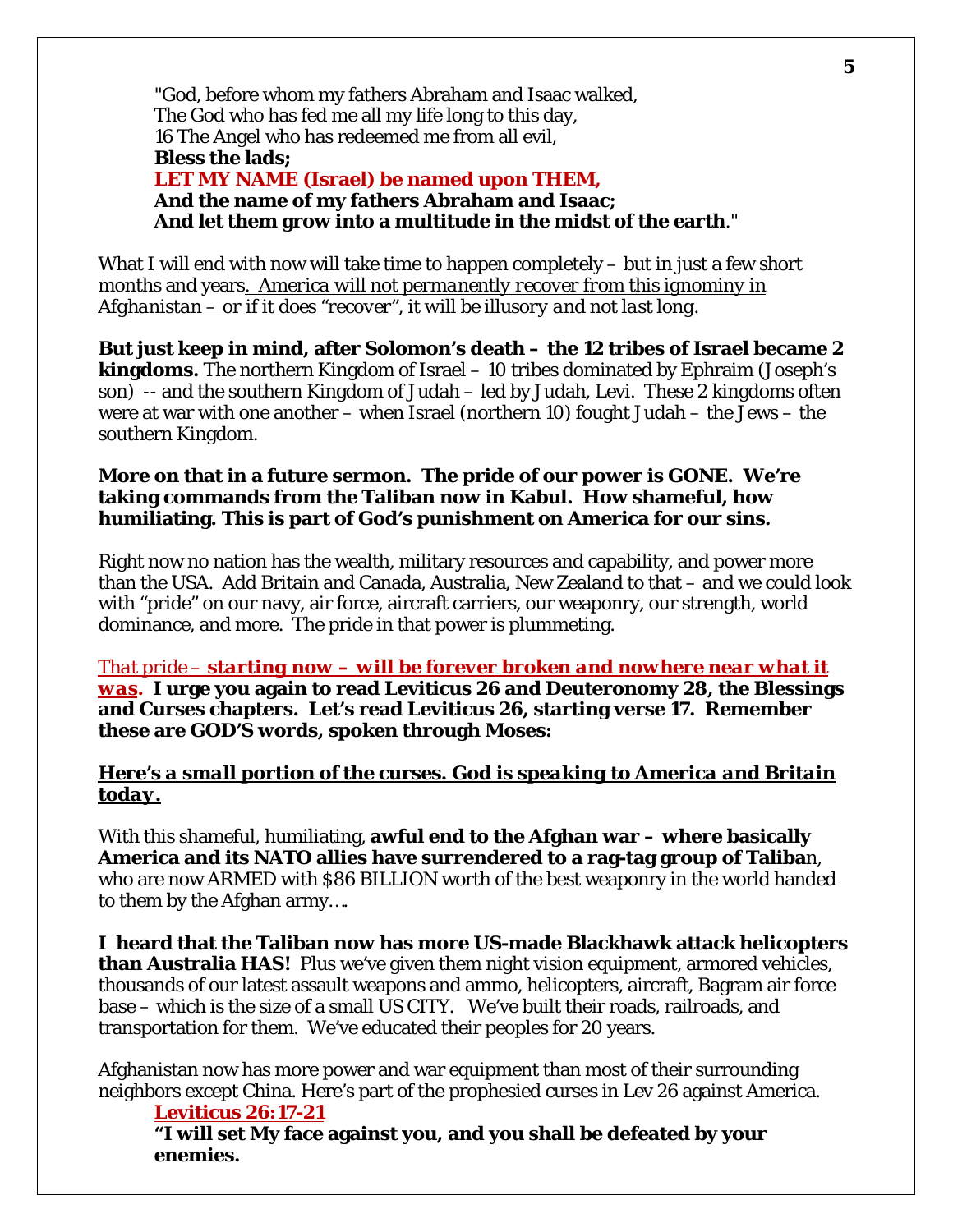## **Those who hate you shall reign over you, and you shall flee when no one pursues you.**

18 'And after all this, if you do not obey Me, then I will punish you seven times more for your sins.

19 *I will break the pride of your power;*

I will make your heavens like iron and your earth like bronze. **20 And your strength shall be spent in vain; for your land shall not yield its produce,** nor shall the trees of the land yield their fruit. 21 'Then, if you walk contrary to Me, and are not willing to obey Me, **I will bring on you seven times more plagues, according to your sins."**

**COVID19 was supposed to be an alarm going off, our wake-up call from God. But we haven't turned to God. Nothing changed! There are going to be MANY more pandemics coming, and far worse than Covid19. You better be ready.** 

**In spite of God's curses, his** *own people* **can remain in PEACE of mind. I will speak on that next. "Peace in Troubling Times". Be sure to hear it.** 

# **Isaiah 26:2-6**

Open the gates, That the righteous nation which keeps the truth may enter in. *3 You will keep him in perfect peace, Whose mind is stayed on You, Because he trusts in You. 4 Trust in the LORD (YHVH) forever, For in Yah, YHVH, is everlasting strength.* 

5 For He brings down those who dwell on high, **The lofty city; He lays it low,** He lays it low to the ground, He brings it down to the dust. 6 **The foot shall tread it down — The feet of the poor and the steps of the needy**."

*Let's read another warning from the prophet Ezekiel – written to the Land of Israel.* Remember the northern 10 tribes - the HOUSE of Israel – AND the House of Judah – had long gone into captivity by *this point when we read Ezekiel's words.* House of Israel was forced into slavery to Assyria, and then the House of Judah to Babylon – both in the LAND area known today as Iraq.

But the Israelites and Jews eventually spread out from there. They didn't stay in modernday Iraq.

**My point is:** Remember and know that when Ezekiel writes what I'm about to read – there was no "land of Israel" anymore – as Israelites and Jews alike had long been taken into captivity, *including Ezekiel HIMSELF! So it's for a future time.* The book of Ezekiel is not about any prophecy for Israel in his own time. They had long gone already.

**As we read this judgment from God upon Israel – which I believe is spoken today against AMERICA primarily – understand that the** *purpose* **of all these**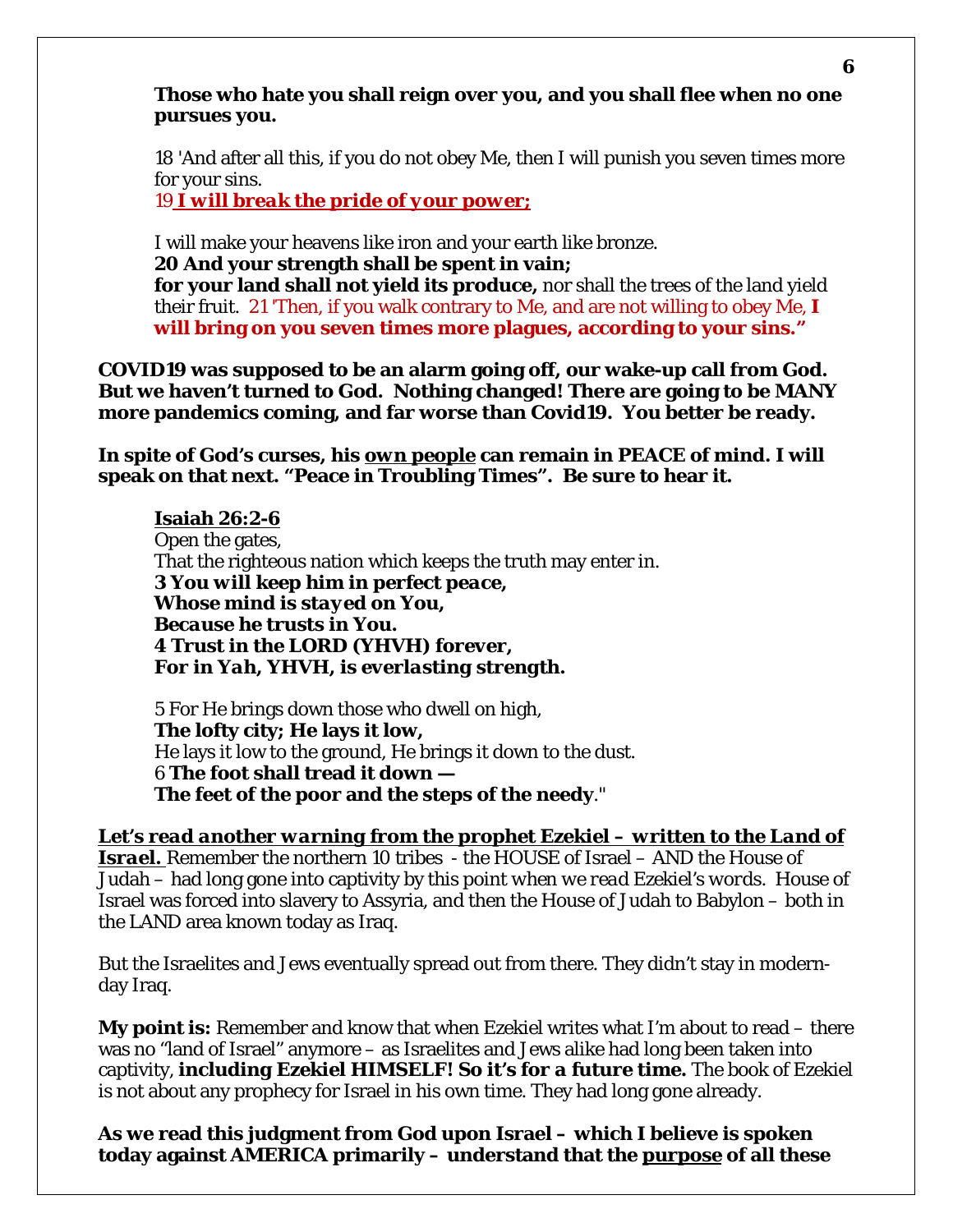**spankings from God is to wake us up, turn us back to him and to let us know HE LIVES, He is Sovereign, and HE is the one true God. We'll read "THEN they will know that I am the LORD" several times.** 

**By this point, God has had enough of our ongoing, constant sinning against him. So the curses and breaking the pride of our power has begun. I'll address later what each of us need to be doing now.** 

#### **Ezekiel 7 NIV**

The Word of YHVH came to me: 2 "Son of man, this is what Adonai YHVH (Lord GOD) says to the land of Israel: *The end! The end has come upon the four corners of the land.* 

## *3 The end is now upon you, and I will unleash my anger against you. I will judge you according to your conduct and repay you for all your detestable practices*.

4 I will not look on you with pity or spare you; I will surely repay you for your conduct and the detestable practices among you. Then you will know that I am YHVH.

5 "This is what Adonai YHVH (Lord GOD) says: Disaster! An unheard — of disaster is coming. 6 **The end has come! The end has come! It has roused itself against you. It has come!** 

**7 Doom has come upon you** — you who dwell in the land. **The time has come, the day is near; there is panic, not joy, upon the mountains.** 8 **I am about to pour out my wrath on you and spend my anger against you**; I will judge you according to your conduct and repay you for all your detestable practices.

9 **I will not look on you with pity or spare you**; I will repay you in accordance with your conduct and the detestable practices among you. **Then you will know that it is I, YHVH, who strikes the blow.** 

**10 "The day is here! It has come! Doom has burst forth**, the rod has budded, arrogance has blossomed! 11 Violence has grown into a rod to punish wickedness; none of the people will be left, none of that crowd — no wealth, nothing of value. 12 **The time has come; the day has arrived.** Let not the buyer rejoice nor the seller grieve, for **wrath is upon the whole crowd**.

13 The seller will not recover the land he has sold as long as both of them live, for the vision concerning the whole crowd will not be reversed. **Because of their sins, not one of them will preserve his life.**

14 Though they blow the trumpet and get everything ready, no one will go into battle, for my wrath is upon the whole crowd. *(These will most likely START soon – but take some years to come to full fruition).* 

15 **"Outside is the sword, inside are plague and famine; those in the country will die by the sword, and those in the city will be devoured by famine and plague.** 16 All who survive, and escape will be in the mountains, moaning like doves of the valleys, each because of his sins.